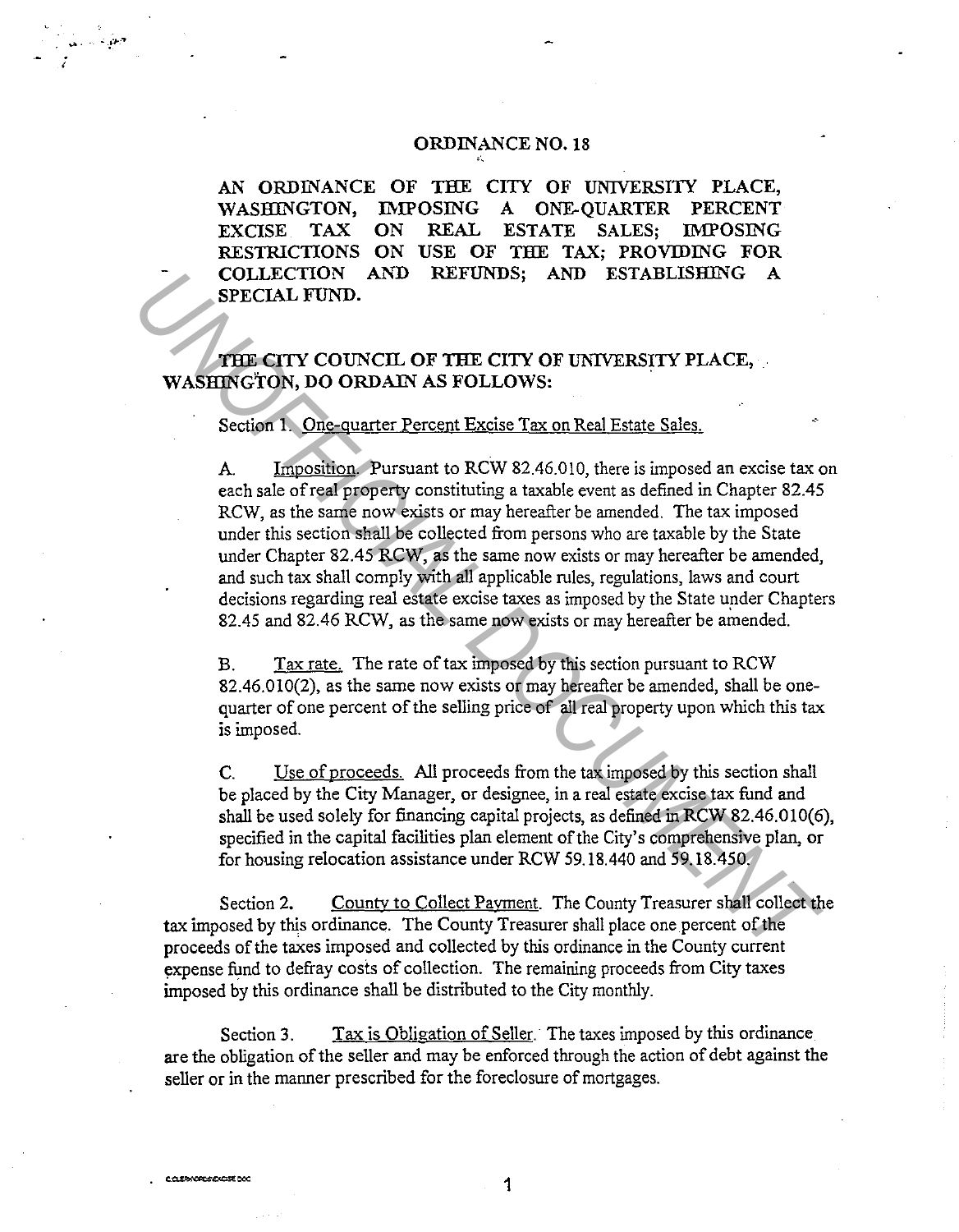Section 4. Tax Lien on Real Property. The taxes imposed by this ordinance and any interest or penalties thereon is a specific lien upon each piece of real property sold from the time of sale or until the tax is paid, which lien may be enforced in the manner prescribed for the foreclosure of mortgages. Resort to one course of enforcement is not an election not to pursue the other.

Section 5. Duties of County Treasurer. The taxes imposed by this ordinance shall be paid to and collected by the County Treasurer. The County Treasurer shall cause a stamp evidencing satisfaction of the lien to be affixed to the instrument of sale or conveyance prior to its recording or to the real estate excise tax affidavit in the case of used mobile home sales. A receipt issued by the County Treasurer for the payment of the tax imposed' herein shall be evidence of the satisfaction of the lien imposed in this ordinance and may be recorded in the manner prescribed for recording satisfactions of mortgages. No instrument of sale or conveyance evidencing a sale subject to the tax may be accepted by the Pierce County Department of Records and Elections for filing or recording until the tax is paid and the stamp affixed thereto. In case the tax is not due on the transfer, the instrument shall not be accepted until suitable notation of this fact is made on the instrument by the County Treasurer. From the control of the County Treasurer. The County Treasure of y the Some Subset of the County Treasurer. The County Treasurer shall can a conveying satisfaction of the lies to the instrument of sale of moving a single p

Section 6. Payment Due. The tax imposed by this ordinance shall become due and payable immediately at the time of the sale, and if not so paid within 30 days thereafter, shall bear interest at the maximum rate permitted by law from the time of sale until the date of payment.

Section 7. Refunds. If, upon written application by taxpayer to the County Treasurer for a refund, it appears that tax has been paid in excess of the amount actually due or upon a sale or other transfer declared to be exempt, such excess amount or improper payment shall be refunded by the County Treasurer to the taxpayer; provided, that no refund shall be made unless the State has first authorized the refund of an excessive amount or an improper amount paid, unless such improper amount was paid as a result of miscalculation. Any refund made shall be withheld from the next monthly distribution to the City.

Section 8. Creation of Real Estate Excise Tax Fund. There is created a special fund to be known as the "Real Estate Excise Tax Fund", into which shall be deposited all proceeds of the tax imposed by Section 1 of this ordinance.

Section 9. Penalty. It is unlawful for any person to fail or refuse to pay taxes with intent to violate the provisions of this ordinance. Any person violating any provision of this ordinance shall be guilty of a misdemeanor and upon conviction thereof; punished pursuant to state law or city ordinance.

Section 10. Severability. If any section, sentence, clause or phrase of this ordinance should be held to be invalid or unconstitutional by a court of competent

. '